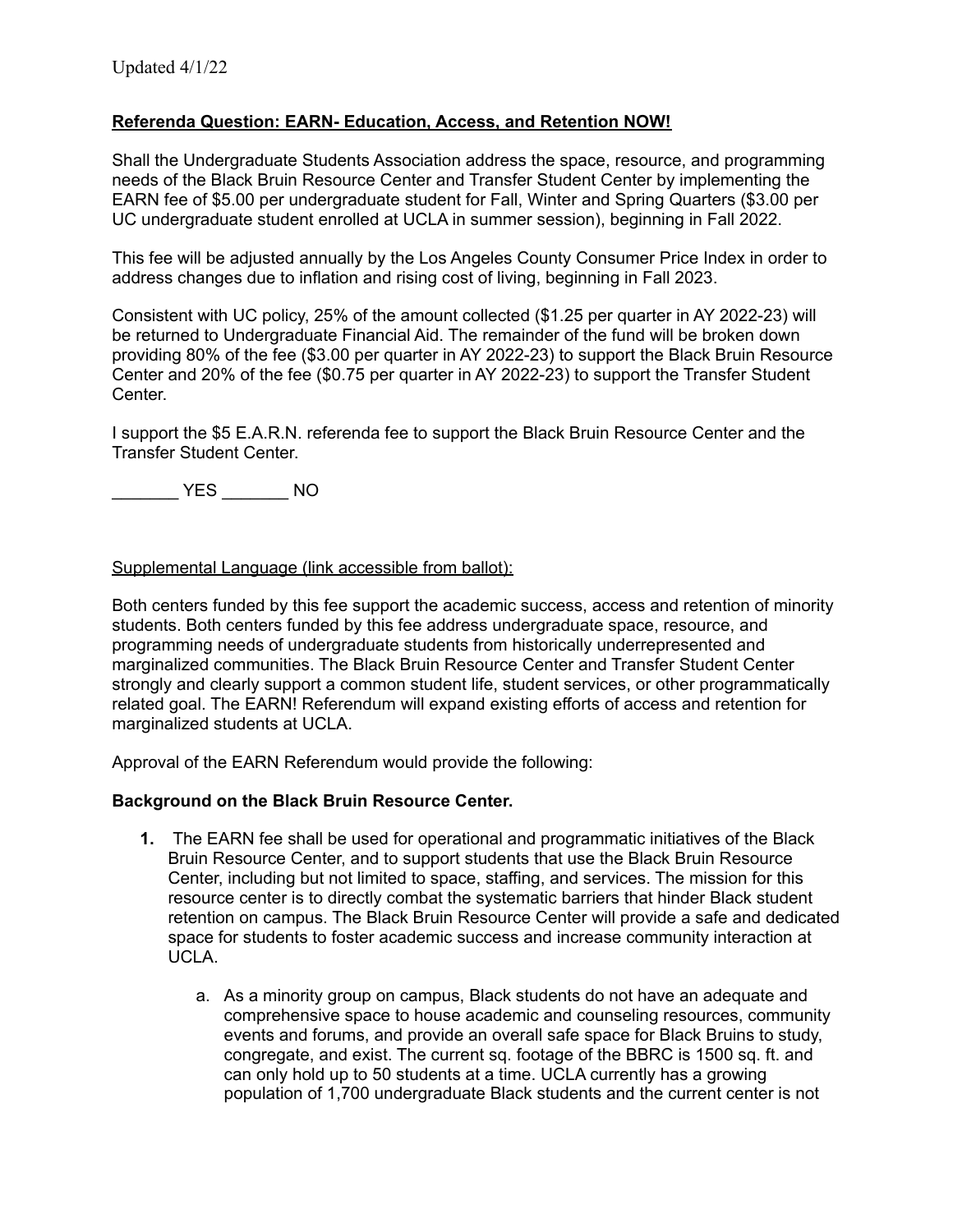accessible for the entire population. These fees would help expand the improvement of the BBRC.

- b. The EARN fee will also support staffing costs. Currently, only 3 professional staff members and 2 student positions are funded by the university. The BBRC's ability to hire more staff would help provide retention services to the entire Black Bruin population, as well as expand outreach efforts to recruit Black student applicants in LAUSD and surrounding districts.
- c. These fees will also support the projects that are currently housed in the BBRC, which will provide access and retention services to Black students, the Academic Supports Program (ASP), Students Heightening Academic Performance through Education (SHAPE) and the Afrikan Education Project (AEP).

## **Background on the Transfer Student Center**

- 2. The EARN fee shall be used to cover the operational and programmatic costs of the Transfer Student Center, including but not limited to space, staffing, and services.
	- a. The UCLA Transfer Student Center (TSC) is committed to serving the diverse population of transfer students at UCLA and their unique needs. TSC's mission is to provide transfer students with information, referrals, support services, and intentional programming that assists them in navigating the UCLA system and connections to build a UCLA network. The TSC currently has a dedicated space for transfer students to study, relax, and connect with others. The TSC currently serves as an access point for many intersecting student identities, including, but not limited to, parenting students, undocumented students, commuter students, and Black, Indigenous, people of color (BIPOC students), etc. to access information and resources about navigating UCLA. The TSC caters to the diverse transfer student population through offering an array of programs and services to address institutional needs. For example, a general academic counselor is present in the center twice a week, a transfer student scholarship has been established to support transfer students with extenuating needs, a mentorship program to support 1st-year transfer students to acclimate to UCLA and limit the number of students who experience transfer shock.
	- b. Despite being established for over 5 years, the TSC currently does not have stable funding and currently relies on a mix of grant proposals and small university funding that they have to apply for and renew every year. This causes instability in the amount available to fund employee salaries, the number of staff they can employ, and operational costs. Professional staff, student program assistants, and UCLA campus partners play a significant role in providing transfer specific initiatives, services, resources, and self-advocacy to transfer students so they are able to achieve their personal, academic, and professional goals as they progress through their educational journey.
	- c. These fees will help alleviate the stress of searching for grants and provide the TSC with a stable budget to operate with and allow for the center to continue supporting transfer students. The fee would aid in achieving the goal of improving transfer students' access to university services and ultimately support both graduation and retention rates of transfer students.